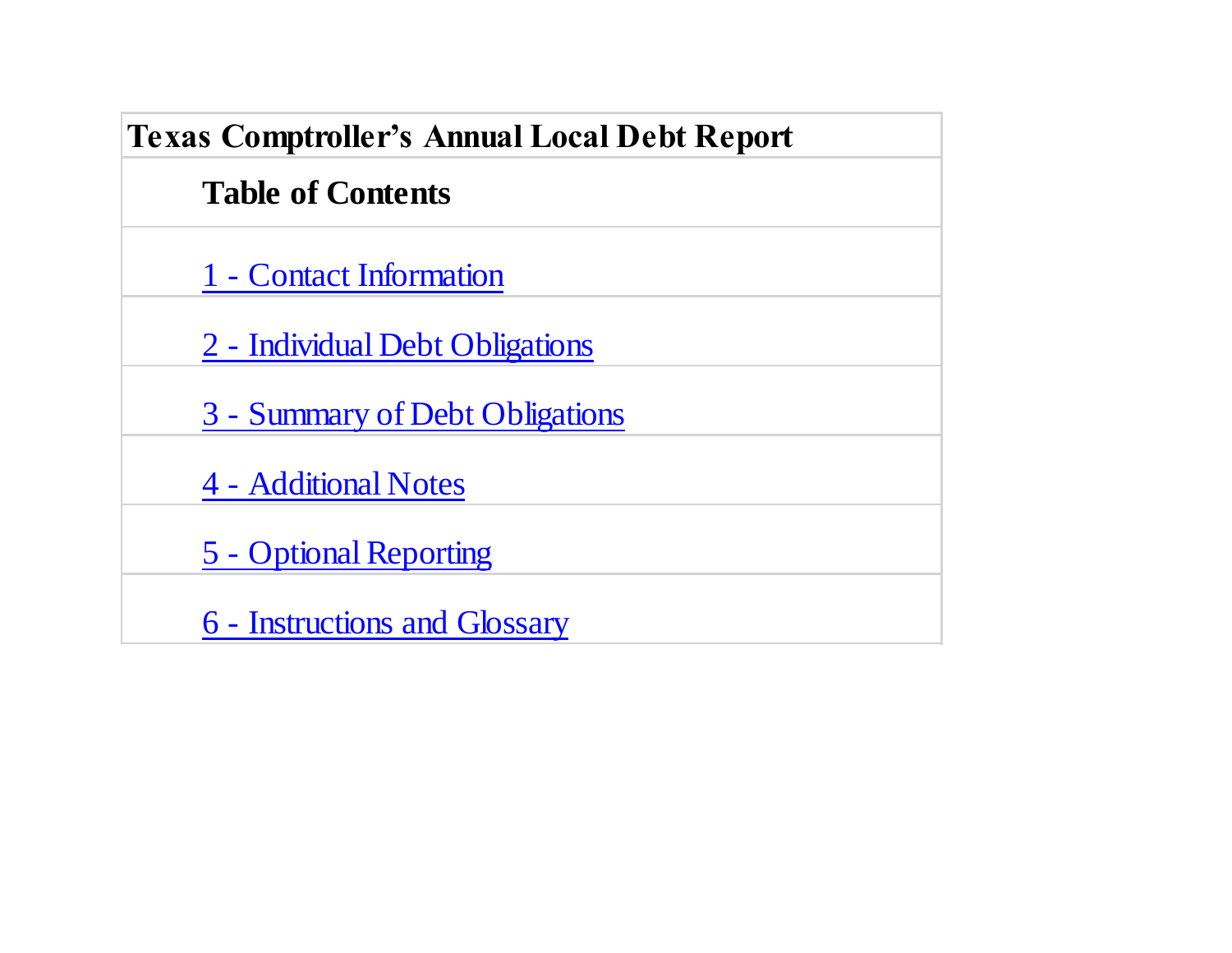## **Texas Comptroller's Annual Local Debt Report**

Fill in the cells in column B that correspond with the requested information. (\*) indicates required information.

| <b>Entity Information</b>                                 |                                    |
|-----------------------------------------------------------|------------------------------------|
| <b>Political Subdivision Name*:</b>                       | Alamo Area Council of Governments  |
| Political Subdivision Type*:                              | Other                              |
| If "other", please specify                                | Political Subdivision of the State |
| Reporting Fiscal Year*:                                   | 2019                               |
| Fiscal Year Start (MM/DD/YYYY)*:                          | 1/1/2019                           |
| Fiscal Year End (auto):                                   | 12/31/2019                         |
| Political Subdivision Website, if applicable:             | AACOG.com                          |
| Political Subdivision Telephone*:                         | 210-362-5200                       |
| Political Subdivision Email, if applicable:               | btapia@aacog.com                   |
| Does the Political Subdivision have any reportable debt?* | N <sub>0</sub>                     |

| <b>Contact Information</b>                              |                           |
|---------------------------------------------------------|---------------------------|
| Contact Name*:                                          | Blanca Tapia              |
| Contact Title*:                                         | Controller                |
| Contact Phone*:                                         | 210-362-5205              |
| <b>Contact Email:</b>                                   | btapia@aacog.com          |
| Physical Address, Line 1 <sup>*</sup> :                 | 8700 Tesoro Dr. Suite 160 |
| Physical Address, Line 2:                               |                           |
| $City*$ :                                               | San Antonio               |
| $Zip*$ :                                                | 78217                     |
| County $*$ :                                            | Bexar                     |
| Is the entity's physical and mailing address the same?* | Yes                       |
| Mailing Address, Line 1:                                |                           |
| Mailing Address, Line 2:                                |                           |
| <b>Mailing City:</b>                                    |                           |
| Mailing Zip:                                            |                           |
| <b>Mailing County:</b>                                  |                           |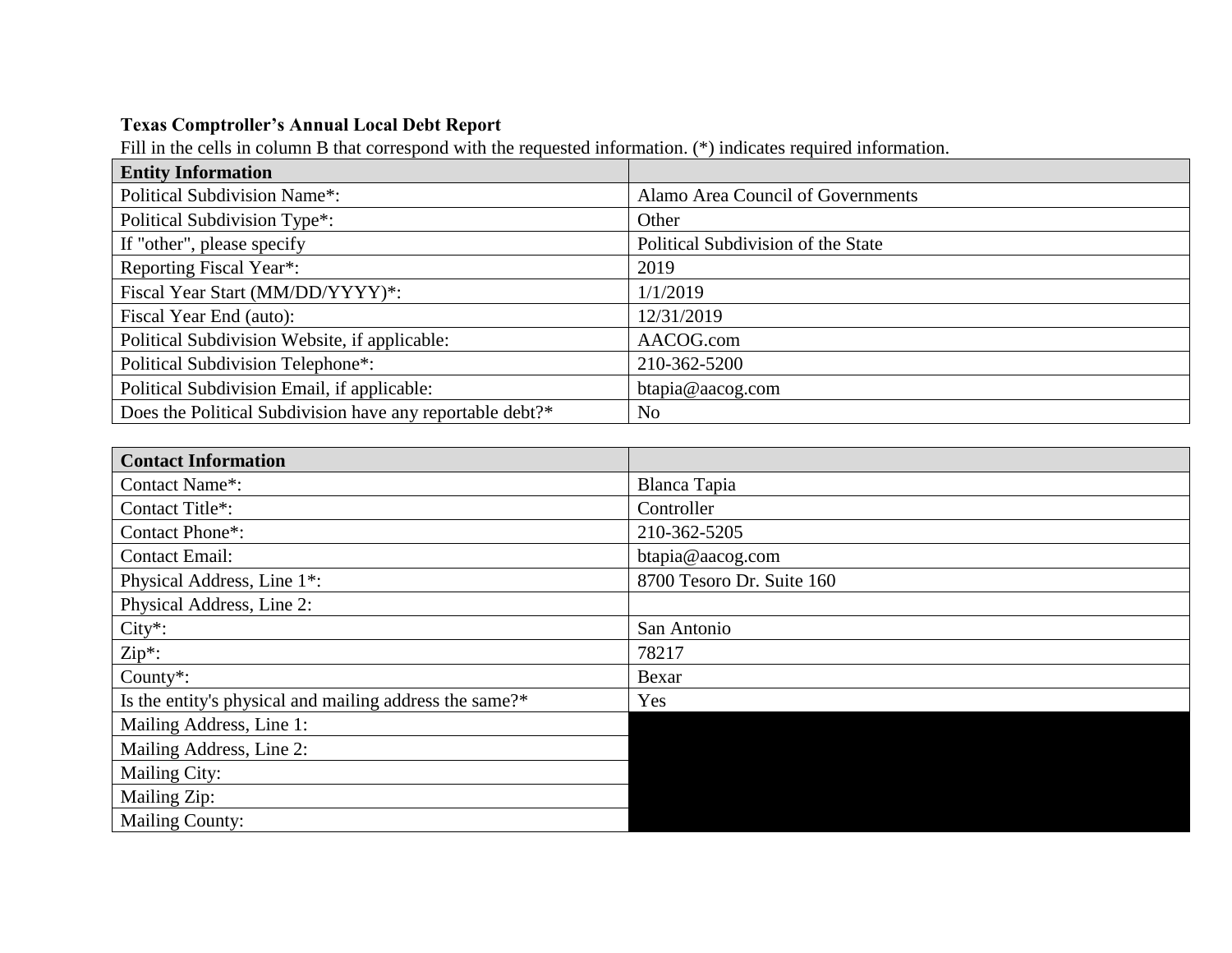| <b>Texas Comptroller's Annual Local Debt Report</b> |                                   |  |  |  |  |  |
|-----------------------------------------------------|-----------------------------------|--|--|--|--|--|
| <b>Entity Information (Auto)</b>                    |                                   |  |  |  |  |  |
| Political Subdivision Name:                         | Alamo Area Council of Governments |  |  |  |  |  |
| Reporting Fiscal Year:                              | 2019                              |  |  |  |  |  |

Directions: Beginnig white tow immediaty below the column bedings, bit each of the polosical simblishors individent on such the informator for each objetime near blow column except B, R and S is required for online and the

| Individual Debt Obligations (click column titles for more information) |                                                                        |  |                                                                  |                                                                                                                            |                                                |                                         |                                   |                             |          |                                                                                         |                                                                                                 |             |          |          |          |             |                                                           |                                                                                    |
|------------------------------------------------------------------------|------------------------------------------------------------------------|--|------------------------------------------------------------------|----------------------------------------------------------------------------------------------------------------------------|------------------------------------------------|-----------------------------------------|-----------------------------------|-----------------------------|----------|-----------------------------------------------------------------------------------------|-------------------------------------------------------------------------------------------------|-------------|----------|----------|----------|-------------|-----------------------------------------------------------|------------------------------------------------------------------------------------|
| Outstanding debt obligation*                                           | If debt is conduit or<br>component debt, enter<br>related entity name: |  | Principal issued <sup>®</sup> Principal outstanding <sup>®</sup> | Combined principal and interest<br>required to pay each<br>outstanding debt obligation on<br>time and in full <sup>®</sup> | Final maturity<br>(MM/DD/YYYY) valorem taxes?* | Is the debt secured in<br>any way by ad | <b>Total proceeds</b><br>received | Proceeds spent <sup>®</sup> | Proceeds | Official stated purpose for which<br>the debt obligation was<br>authorized <sup>®</sup> | Is the debt obligation<br>rated by any nationally<br>recognized credit<br>rating organization?* | Moody's S&P |          |          |          | applicable) | Other rating Optional: Explanation<br>of repayment source | Optional: Comments or<br>ladditional information per<br>individual debt obligation |
| <b>No Reportable Debt</b>                                              |                                                                        |  |                                                                  |                                                                                                                            |                                                | (select)                                |                                   |                             |          |                                                                                         | (select                                                                                         | (select)    | (select) | (select) | (select) |             |                                                           |                                                                                    |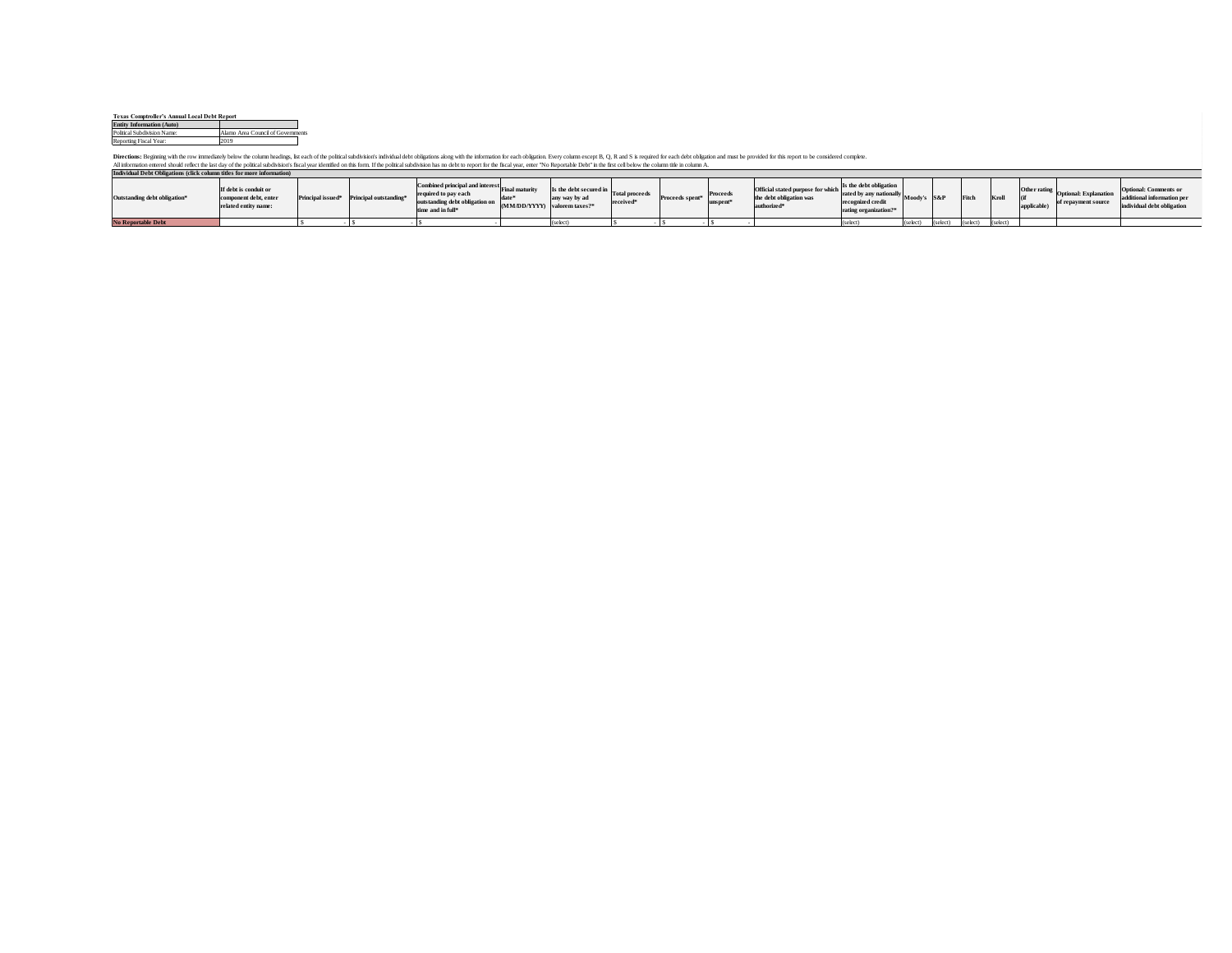## **Texas Comptroller's Annual Local Debt Report**

| <b>Entity Information (Auto)</b>   |                                   |
|------------------------------------|-----------------------------------|
| <b>Political Subdivision Name:</b> | Alamo Area Council of Governments |
| Reporting Fiscal Year:             | 2019                              |

**Directions:** Fill in the cells in column B that correspond with the requested information.

All information entered should reflect the last day of the political subdivision's fiscal year identified on this form.

If there is no debt to report for the fiscal year, enter "N/A" or "\$0" in each cell along column B.

| Total Tax-Supported and Revenue Debt                                                |     |  |  |  |  |  |  |
|-------------------------------------------------------------------------------------|-----|--|--|--|--|--|--|
| Total authorized debt obligations:                                                  | N/A |  |  |  |  |  |  |
| Total principal of all outstanding debt obligations:                                | N/A |  |  |  |  |  |  |
| Combined principal and interest required to pay all outstanding debt obligations on | N/A |  |  |  |  |  |  |
| time and in full:                                                                   |     |  |  |  |  |  |  |

| Total debt secured by Ad Valorem Taxation (includes combination tax and                                                                 |     |  |  |  |  |  |
|-----------------------------------------------------------------------------------------------------------------------------------------|-----|--|--|--|--|--|
| revenue debt obligations)                                                                                                               |     |  |  |  |  |  |
| Total authorized debt obligations secured by ad valorem taxation:                                                                       | N/A |  |  |  |  |  |
| Total principal of all outstanding debt obligations secured by ad valorem taxation:                                                     | N/A |  |  |  |  |  |
| Combined principal and interest required to pay all outstanding debt obligations<br>secured by ad valorem taxation on time and in full: | N/A |  |  |  |  |  |

| Per Capita Total Debt secured by Ad Valorem Taxation (required for<br>municipalities, counties, and school districts only)                                     |  |
|----------------------------------------------------------------------------------------------------------------------------------------------------------------|--|
| Population of the political subdivision:                                                                                                                       |  |
| Source and year of population data:                                                                                                                            |  |
| Total authorized debt obligations secured by ad valorem taxation expressed as a                                                                                |  |
| per capita amount:                                                                                                                                             |  |
| Total principal of outstanding debt obligations secured by ad valorem taxation as a                                                                            |  |
| per capita amount:                                                                                                                                             |  |
| Combined principal and interest required to pay all outstanding debt obligations<br>secured by ad valorem taxation on time and in full as a per capita amount: |  |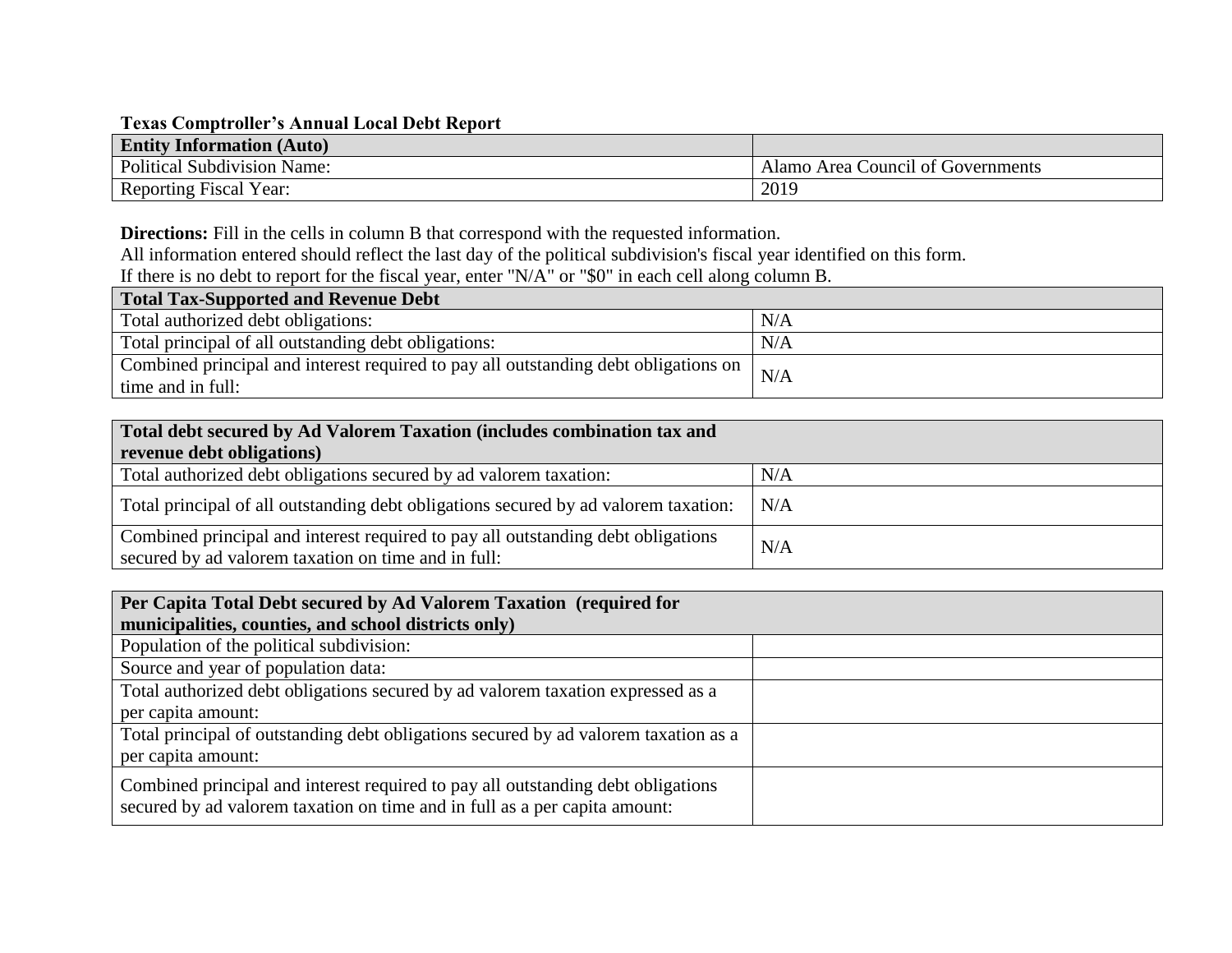| Texas Comptroller's Annual Local Debt Report                                                                                                                    |  |  |  |  |  |  |  |
|-----------------------------------------------------------------------------------------------------------------------------------------------------------------|--|--|--|--|--|--|--|
| <b>Additional Notes (optional)</b>                                                                                                                              |  |  |  |  |  |  |  |
| Please use this space to enter any other information the political subdivision considers relevant or necessary to explain information submitted in this report. |  |  |  |  |  |  |  |
|                                                                                                                                                                 |  |  |  |  |  |  |  |
|                                                                                                                                                                 |  |  |  |  |  |  |  |
|                                                                                                                                                                 |  |  |  |  |  |  |  |
|                                                                                                                                                                 |  |  |  |  |  |  |  |
|                                                                                                                                                                 |  |  |  |  |  |  |  |
|                                                                                                                                                                 |  |  |  |  |  |  |  |
|                                                                                                                                                                 |  |  |  |  |  |  |  |
|                                                                                                                                                                 |  |  |  |  |  |  |  |
|                                                                                                                                                                 |  |  |  |  |  |  |  |
| 10                                                                                                                                                              |  |  |  |  |  |  |  |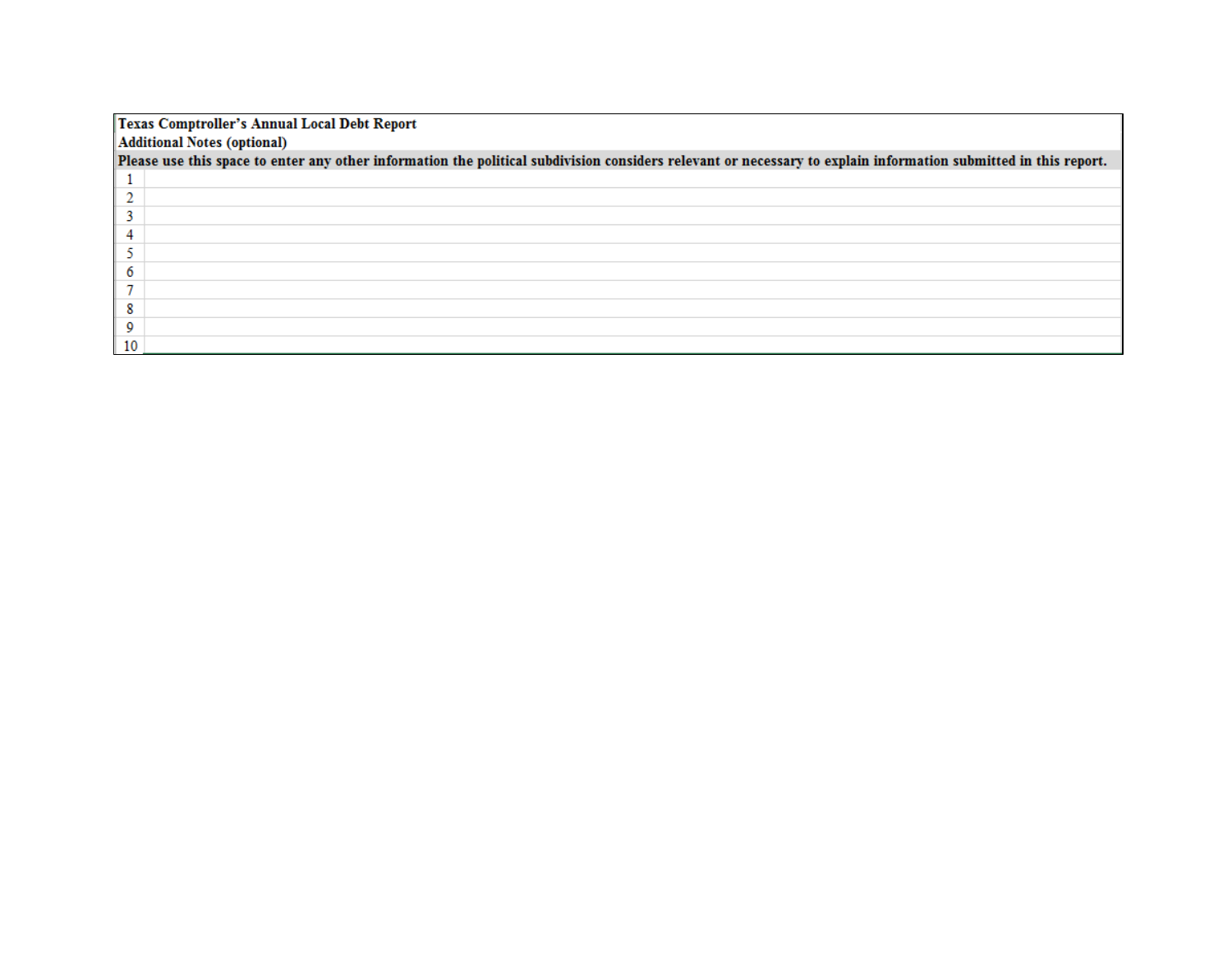|                           | <b>Texas Comptroller's Annual Local Debt Report</b>                                                                                                                                                                       |                                                                                                                                                                                                                                                                                                                                                                                                                                           |                                   |          |  |  |  |  |  |  |
|---------------------------|---------------------------------------------------------------------------------------------------------------------------------------------------------------------------------------------------------------------------|-------------------------------------------------------------------------------------------------------------------------------------------------------------------------------------------------------------------------------------------------------------------------------------------------------------------------------------------------------------------------------------------------------------------------------------------|-----------------------------------|----------|--|--|--|--|--|--|
| <b>Optional Reporting</b> |                                                                                                                                                                                                                           |                                                                                                                                                                                                                                                                                                                                                                                                                                           |                                   |          |  |  |  |  |  |  |
|                           | Directions: Please complete each of the cells in the right-most column (column E) for all debt obligations in aggregate (or total) as of the last day of the political subdivision's most recently completed fiscal year. |                                                                                                                                                                                                                                                                                                                                                                                                                                           |                                   |          |  |  |  |  |  |  |
|                           | For political subdivisions other than school districts, municipalities and counties                                                                                                                                       |                                                                                                                                                                                                                                                                                                                                                                                                                                           |                                   |          |  |  |  |  |  |  |
|                           | Item# Optional Item                                                                                                                                                                                                       | <b>Instructions</b>                                                                                                                                                                                                                                                                                                                                                                                                                       | References, Local Government Code | Response |  |  |  |  |  |  |
|                           | Total authorized debt obligations secured by ad valorem taxation expressed as a per capita<br>amount for political subdivisions other than municipalities, school districts and counties.                                 | Sum all authorized debt obligations secured in any way by ad valorem taxation that have yet to be repaid.<br>Include combination tax and revenue debt in this calculation. Divide this sum by the population of the political [140.008(b)(3)(A)<br>subdivision for the corresponding year of debt obligation data.                                                                                                                        |                                   |          |  |  |  |  |  |  |
|                           | Population total used to calculate per capita figure in #1:                                                                                                                                                               | The denominator used to calculate per capita figure requested in #1. This is a population total for your entity.                                                                                                                                                                                                                                                                                                                          | 140.008(b)(3)(A)                  |          |  |  |  |  |  |  |
|                           | Source and year of population estimate used to calculate per capita figure in #1:                                                                                                                                         | The source of population data comprising the denominator of per capita figure in $#1$ .                                                                                                                                                                                                                                                                                                                                                   | 140.008(b)(3)(A)                  |          |  |  |  |  |  |  |
|                           | Total principal on outstanding debt obligations secured by ad valorem taxation expressed as a<br>per capita amount:                                                                                                       | Sum the total amount borrowed of all obligations secured in any way by ad valorem taxation that have yet to<br>be repaid. Include combination tax and revenue debt obligations in this total. Ensure that the population data<br>matches time frame of the fiscal year for which you are reporting.                                                                                                                                       | 140.008(b)(3)(A)                  |          |  |  |  |  |  |  |
|                           | Population total used to calculate per capita figure in #4:                                                                                                                                                               | The denominator used to calculate per capita figure requested in #4. This is a population total for your entity.                                                                                                                                                                                                                                                                                                                          | 140.008(b)(3)(A)                  |          |  |  |  |  |  |  |
|                           | Source and year of population estimate used to calculate per capita figure in #4:                                                                                                                                         | The source of population data comprising the denominator of per capita figure in #4.                                                                                                                                                                                                                                                                                                                                                      | 140.008(b)(3)(A)                  |          |  |  |  |  |  |  |
|                           | Total combined principal and interest required to pay all outstanding ad valorem-secured debt<br>obligations on time and in full, expressed as a per capita amount:                                                       | Sum the total amount borrowed of all obligations secured in any way by ad valorem taxation that have yet to<br>be repaid. Include combination tax and revenue debt obligations in this total. Add to this the cost of debt<br>service for these debt obligations. Divide this total by the population of the political subdivision. Ensure that<br>the population data matches time frame of the fiscal year for which you are reporting. | 140.008(b)(3)(A)                  |          |  |  |  |  |  |  |
| 8                         | Population total used to calculate per capita figure in #7:                                                                                                                                                               | The denominator used to calculate per capita figure requested in $#7$ . This is a population total for your entity.                                                                                                                                                                                                                                                                                                                       | 140.008(b)(3)(A)                  |          |  |  |  |  |  |  |
|                           | Source and year of population estimate used to calculate per capita figure in #7:                                                                                                                                         | The source of population data comprising the denominator of per capita figure in $#7$ .                                                                                                                                                                                                                                                                                                                                                   | 140,008(b)(3)(A)                  |          |  |  |  |  |  |  |
|                           |                                                                                                                                                                                                                           |                                                                                                                                                                                                                                                                                                                                                                                                                                           |                                   |          |  |  |  |  |  |  |

|    | For all political subdivisions                                                                                                                                                                                                                                       |                                                                                                                                                                                                                                                                                                                                                                                                                                                |                                   |          |  |  |  |  |
|----|----------------------------------------------------------------------------------------------------------------------------------------------------------------------------------------------------------------------------------------------------------------------|------------------------------------------------------------------------------------------------------------------------------------------------------------------------------------------------------------------------------------------------------------------------------------------------------------------------------------------------------------------------------------------------------------------------------------------------|-----------------------------------|----------|--|--|--|--|
|    | Item# Optional Item                                                                                                                                                                                                                                                  | <b>Instructions</b>                                                                                                                                                                                                                                                                                                                                                                                                                            | References, Local Government Code | Response |  |  |  |  |
|    | Total authorized and outstanding debt obligations secured by ad valorem taxation, expressed as a<br>per capita amount, projected as of the last day of the maximum term of the most recent debt<br>obligation:                                                       | Sum any and all authorized debt obligations secured in any way by ad valorem taxation that have yet to be<br>repaid. Include combination tax and revenue debt obligations in this total. Divide this by the projected<br>population of the political subdivision as of the entity's last day of the maximum term of the most recently<br>issued debt obligation.                                                                               | 140.008(b)(3)(C)                  |          |  |  |  |  |
| 11 | Population projection total used to calculate per capita figure in #10:                                                                                                                                                                                              | The denominator used to calculate per capita figure requested in #10. This is a population projection total for<br>your entity.                                                                                                                                                                                                                                                                                                                | 140.008(b)(3)(C)                  |          |  |  |  |  |
|    | Source and year of population projection used to calculate per capita figure in #10:                                                                                                                                                                                 | The source of population projection comprising the denominator of per capita figure in #10.                                                                                                                                                                                                                                                                                                                                                    | 140.008(b)(3)(C)                  |          |  |  |  |  |
| 13 | Date of last day of maximum term of most recently issued debt obligation in<br>#10(MM/DD/YYYY):                                                                                                                                                                      | The bill asks for the "most recent debt obligation" which is interpreted to mean the most recently issued debt<br>obligation issued by the political subdivision.                                                                                                                                                                                                                                                                              | 140.008(b)(3)(C)                  |          |  |  |  |  |
|    | Total principal on outstanding debt obligations secured by ad valorem taxation expressed as a<br>per capita amount, projected as of the last day of the maximum term of the most recently issued<br>debt obligation:                                                 | Sum the total amount borrowed of all obligations secured in any way by ad valorem taxation that have yet to<br>be repaid. Include combination tax and revenue debt obligations in this total. Divide by the projected<br>population total for the political subdivision corresponding to the last day of the maximum term of the most<br>recently issued debt obligation.                                                                      | 140.008(b)(3)(C)                  |          |  |  |  |  |
| 15 | Population projection total used to calculate per capita figure in #14:                                                                                                                                                                                              | The denominator used to calculate per capita figure requested in $#14$ . This is a population projection total for<br>vour entity.                                                                                                                                                                                                                                                                                                             | 140.008(b)(3)(C)                  |          |  |  |  |  |
|    | Source and year of population projection used to calculate per capita figure in #14:                                                                                                                                                                                 | The source of the population projection comprising the denominator of per capita figure in #14.                                                                                                                                                                                                                                                                                                                                                | 140.008(b)(3)(C)                  |          |  |  |  |  |
|    | Date of last day of maximum term of most recently issued debt obligation in<br>#14(MM/DD/YYYY):                                                                                                                                                                      | The bill asks for the "most recent debt obligation" which is interpreted to mean the most recently issued debt<br>obligation issued by the political subdivision.                                                                                                                                                                                                                                                                              | 140.008(b)(3)(C)                  |          |  |  |  |  |
|    | Total combined principal and interest required to pay all outstanding ad valorem-secured debt<br>obligations on time and in full, expressed as a per capita amount, projected as of the last day of<br>the maximum term of the most recently issued debt obligation: | Sum the total amount borrowed of all obligations secured in any way by ad valorem taxation that have yet to<br>be repaid. Include combination tax and revenue debt obligations in this total. Add to this the cost of debt<br>service for these debt obligations. Divide this total by the projected population of the political subdivision<br>corresponding to the last day of the maximum term of the most recently issued debt obligation. | 140.008(b)(3)(C)                  |          |  |  |  |  |
| 19 | Population total used to calculate per capita figure in #18:                                                                                                                                                                                                         | The denominator used to calculate per capita figure requested in #18. This is a population projection total for<br>your entity.                                                                                                                                                                                                                                                                                                                | 140.008(b)(3)(C)                  |          |  |  |  |  |
| 20 | Source and year of population estimate used to calculate projected per capita figure in #18:                                                                                                                                                                         | The source of the population projection comprising the denominator of per capita figure in #18.                                                                                                                                                                                                                                                                                                                                                | 140.008(b)(3)(C)                  |          |  |  |  |  |
| 21 | Date of last day of maximum term of most recently issued debt obligation in<br>#18(MM/DD/YYYY):                                                                                                                                                                      | The bill asks for the "most recent debt obligation" which is interpreted to mean the most recently issued debt<br>obligation issued by the political subdivision.                                                                                                                                                                                                                                                                              | 140.008(b)(3)(C)                  |          |  |  |  |  |